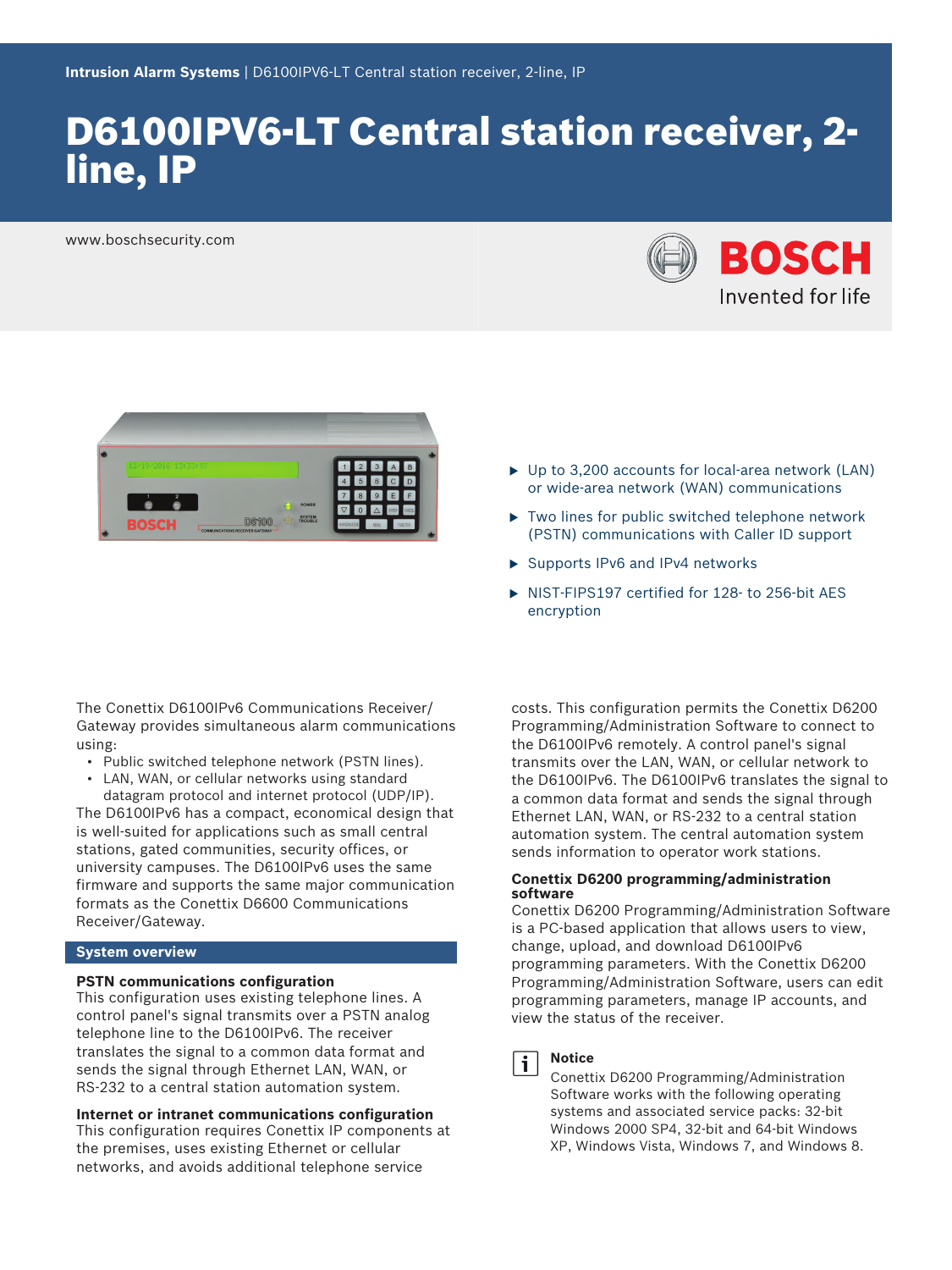

- 1. Access control
- 2. Commercial monitoring
- 3. Residential monitoring
- 4. PSTN
	- 4.1 Two-way audio
	- 4.2 Private branch exchange (PBX) 4.3 Analog telephone lines
- 5. LAN/WAN

5.1 Firewall, router, and hub 5.2 LAN

- 6. Conettix D6100IPv6 Communications Receiver/Gateway 1
- 7. Conettix D6100IPv6 Communications Receiver/Gateway N
- 8. RS-232
- 9. Conettix D6200 Programming/Administration Software
- 10. Automation system
- 11. Central station operators

#### **Functions**

#### **Supported PSTN formats**

| <b>Acron Superfast</b>              | <b>ROBOFON</b>                |
|-------------------------------------|-------------------------------|
| Ademco Slow                         | <b>Scantronics Scancom</b>    |
| Ademco Express                      | <b>SERIEE FSK/DTMF</b>        |
| Ademco High Speed                   | Sescoa Super Speed            |
| Ademco Contact ID                   | SIA 8/20/300                  |
| CFSK BELL/V.21                      | SIA ADT                       |
| <b>FBI Superfast</b>                | <b>SIA V.21</b>               |
| Franklin/Sescoa                     | Silent Knight Fast            |
| ITI                                 | Silent Knight FSK             |
| Radionics (Bosch) BFSK              | <b>Standard Pulse Formats</b> |
| Radionics (Bosch) Hex               | Sur-Gard DTMF                 |
| Bosch Modem4                        | Telim                         |
| Bosch ModemII/IIe/IIIa <sup>2</sup> | <b>Veritech FSK</b>           |

#### **Software upgrades**

Using the Conettix D6200 Programming/ Administration Software, the D6100IPv6 allows for easy one-button software upgrades.

#### **PSTN communications**

- Receives signals on two telephone lines simultaneously with independent format settings for each line.
- Supports the award winning VOIP compensation feature for improved reception of digitally distorted signals.
- Front panel LED indicators for on-line and line-fault status conditions.
- Supports Two-way Audio by transferring calls to another line activated by account numbers or events.

#### **LAN or WAN gateway communications**

- Two-way supervised IPv6 and IPv4 communication support to control panels and automation systems
- Supports up to 3200 supervised LAN, WAN or cellular network accounts
- Uses secure Conettix IP protocol with 256-bit AES encryption and anti-substitution features

#### **Supervision and programming with network communications**

The protected premises sends supervision messages to the D6100IPv6 at a programmed rate. Users can program the supervision rate to be 5 seconds to 24 hours. The D6100IPv6 acknowledges the supervision message, providing end-to-end security. If authentication and encryption algorithms detect potentially damaging activity, they alert the central station operator. The data network's communication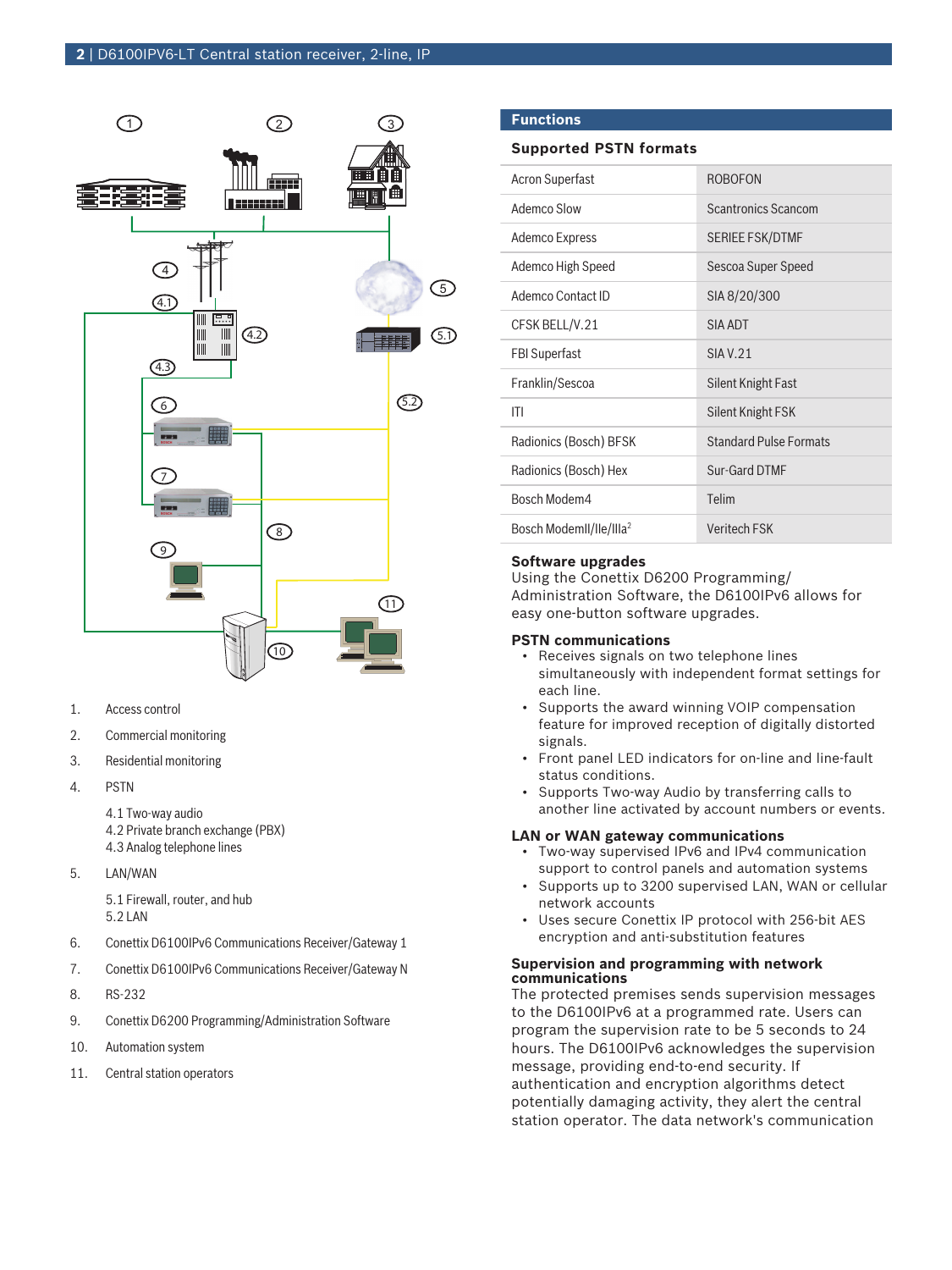link is continuously supervised. Even when monitoring thousands of control panels, the system consumes only a small amount of bandwidth.

| <b>Certifications and approvals</b>                         |                  |                                                                                       |
|-------------------------------------------------------------|------------------|---------------------------------------------------------------------------------------|
| <b>Regulatory compliance/quality marks</b><br><b>Region</b> |                  |                                                                                       |
|                                                             |                  |                                                                                       |
| Europe                                                      | $C_{\text{F}}$   | EMC, LVD, R&TTE, RoHS [D6100IPv6-<br>LT. D6100IPv6-021                                |
| <b>USA</b>                                                  | $\mathsf{U}$     |                                                                                       |
|                                                             | $\mathsf{U}$     | UL 1610 - Central Station Burglar Alarm<br>Units                                      |
|                                                             | $\mathsf{U}$     | UL 1635 - Standard for Digital Alarm<br><b>Communicator System Units</b>              |
|                                                             | $\mathsf{U}$     | UL 365 - Police Station Connected Bur-<br>glar Alarm Units                            |
|                                                             | $\mathsf{U}$     | UL 864 - Standard for Control Units and<br><b>Accessories for Fire Alarm Systems</b>  |
|                                                             | <b>CSEM</b>      | 7300-1615:0232 FIRE ALARM CON-<br>TROL UNIT ACCESSORIES/MISC. DEVI-<br><b>CFS</b>     |
| Canada                                                      | ULC              |                                                                                       |
|                                                             | ULC              | CAN/ULC S303 - Local Burglar Alarm<br><b>Units and Systems</b>                        |
|                                                             | III <sub>C</sub> | CAN/ULC S304 - Standard for Signal Re-<br>ceiving Center and Premise Burglar<br>Alarm |
|                                                             | <b>ULC</b>       | CAN/ULC S559 - Fire Signal Receiving<br><b>Centres and Systems</b>                    |
| <b>Brazil</b>                                               | <b>ANATFI</b>    |                                                                                       |

### **Installation/configuration notes**

#### **The D6100IPv6 and monitoring centers**

The D6100IPv6 has extended edges so that installers can mount it easily into a standard 48.3 cm (19 in) rack cabinet. Rack cabinets conserve floor space.

#### **Notice** i

Rack cabinets are sold separately by a variety of manufacturers.

The D6100IPv6 connects directly or through a network to automation computers. Users can use the automation system or the D6100IPv6 keypad to acknowledge events. There is up to a 2000 event history buffer.

#### **Network communications and control panels**

For network communications, with installed telephone based control panels, use a Conettix Dialer Capture module. For network communication with Bosch control panels, use an integrated Cellular or Ethernet Communicator.

For network communication with control panels without Conettix IP support, use the C900V2 Dialer Capture Ethernet Module.

The D6100IPv6 can supervise up 10 network accounts without a D6201 Security Key. To use the full account capacity, a D6201 Security Key is required.

| Parts included |                                                                                |
|----------------|--------------------------------------------------------------------------------|
|                |                                                                                |
| Quant<br>ity   | <b>Component</b>                                                               |
| 1              | Conettix D6100IPv6 Communications Receiver/Gateway                             |
| 1              | P6602 Input and Output Cable                                                   |
| 1              | Conettix D6200CD CD-ROM                                                        |
| 1              | External battery connection                                                    |
|                | Country specific AC transformer (refer to Ordering<br>information for details) |
|                |                                                                                |

#### 1 Conettix D6100IPv6 Communications Receiver/Gateway

#### **Technical specifications**

#### **Automation outputs**

**Parts included**

| Automation outputs         | SIA mode<br>6500 mode                                     |
|----------------------------|-----------------------------------------------------------|
| <b>Enclosure</b>           |                                                           |
| Rack Mount dimensions (2U) | 9.0 cm x 37.5 cm x 25.5 cm $(3.5)$<br>in x 12 in x 10 in) |
| Standalone dimensions      | 9.0 cm x 30.5 cm x 25.5 cm $(3.5)$<br>in x 12 in x 10 in) |
| Weight                     | 3 kg (7 lb)                                               |

#### **Environmental considerations**

| Temperature (operating)         | $0^{\circ}$ - +50 $^{\circ}$ C (+32 $^{\circ}$ - +122 $^{\circ}$ F)                                 |  |
|---------------------------------|-----------------------------------------------------------------------------------------------------|--|
| <b>Power requirements</b>       |                                                                                                     |  |
| AC nominal operating range      | 18 VAC $\pm$ 15% with 50 VA<br>transformer                                                          |  |
| Standby power                   | Uninterruptible power supply<br>(UPS) containing a sealed lead-<br>acid battery, 12 V, 7 Ah - 18 Ah |  |
| <b>Current requirements</b>     |                                                                                                     |  |
| <b>Battery current</b>          | 340 mA                                                                                              |  |
| UPS AC standby current          | 260 mA                                                                                              |  |
| Telephone                       |                                                                                                     |  |
| Telephone connection            | RJ11C modular jacks, with 26<br>AWG or larger wire diameter                                         |  |
| Ringer equivalence number (REN) |                                                                                                     |  |

| <b>RFN</b>               | 0.4B |
|--------------------------|------|
| Industry Canada (IC) REN | 0.2  |